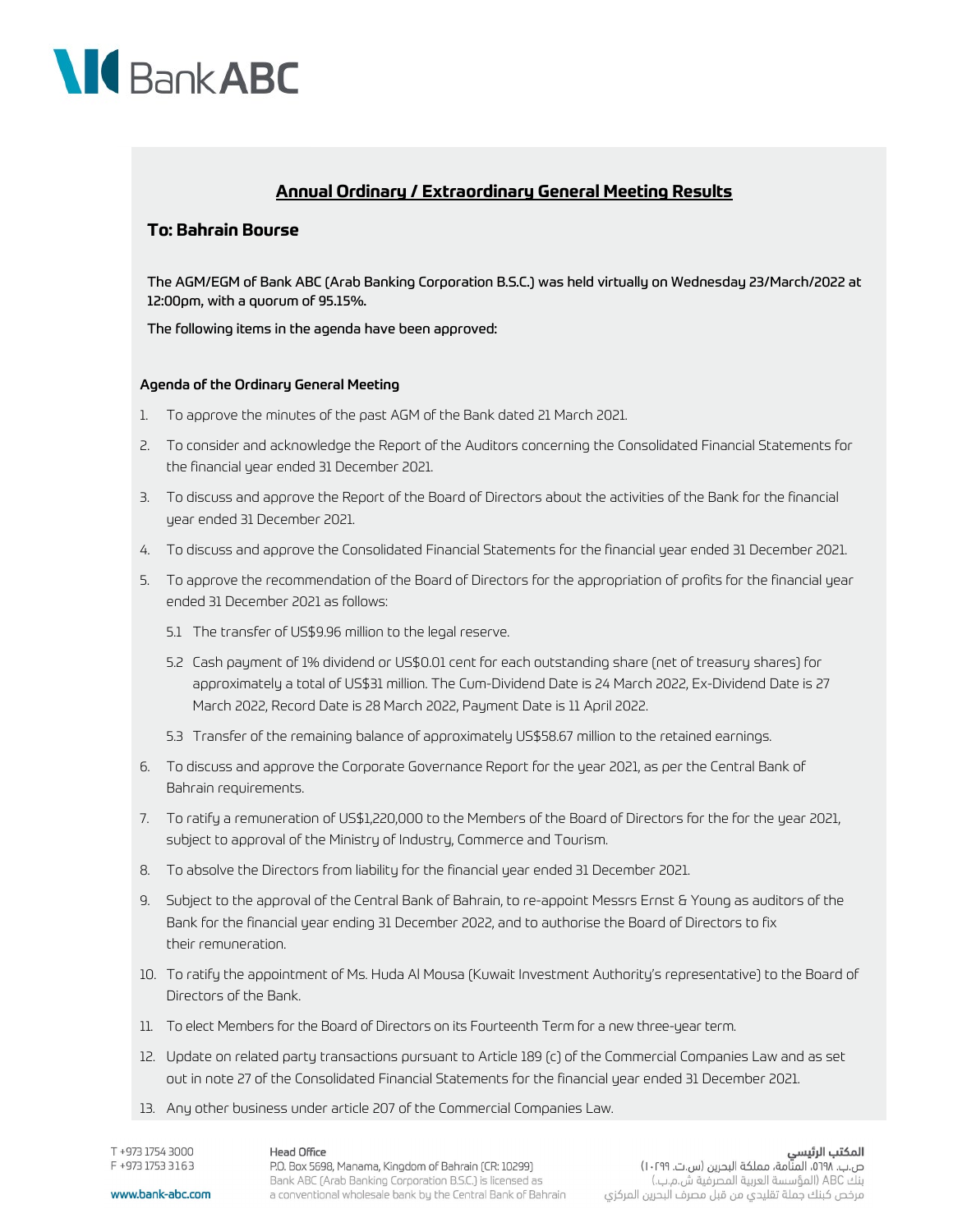

#### Agenda of the Extraordinary General Meeting

- 1. Amending of the Articles of Association of Bank ABC
	- 1.1 to approve the amendment of Articles 39 (a) and 42 (c) of the Articles of Association of Bank ABC, subject to the approval of the Ministry of Industry, Commerce and Tourism and the Central Bank of Bahrain to read as follows:

#### Article 39 (a)

Invitations to attend the ordinary and extraordinary general meetings shall be sent to shareholders together with an agenda at least twenty-one (21) days before the date of any such meeting.

#### Article 42 (c)

General meetings shall generally be held physically. General meetings shall also be held by electronic means, and participation in such meetings can be in person with the possibility of remote attendance, except in cases where the general meeting is held completely remotely and voting in the general meeting shall be electronically, taking into account the conditions and requirements issued by the Ministry of Industry, Commerce and Tourism in this regard, or voting shall be in the manner determined by the chairman of the meeting, unless the general meeting includes items which require some particular form of voting.

- 1.2 to authorise and empower the Group Chief Executive Officer of Bank ABC or his delegates to take the necessary action, to effect the amendment of Articles 39 (a) and 42 (c) of the Articles of Association of Bank ABC.
- 2. Completion of the AT1 Capital Securities Issuance (Central Bank of Libya will abstain from voting on this item)
	- 2.1 to approve the issuance of convertible perpetual tier 1 capital securities in accordance with CA-2.1 (regulatory capital) of the Capital Adequacy Module of Volume 1 of the CBB Rulebook ("Capital Securities") of up to three hundred and ninety million United States Dollars (USD390,000,000) that will be fully subscribed by the Central Bank of Libya, and authorise the Board of Directors of Bank ABC to take the necessary decisions regarding the profit/interest/coupon rate and issuance value, in addition to carrying out the procedures and requirements in this regard, subject to Central Bank of Bahrain's approval.
	- 2.2 to approve: (a) the waiver of the shareholders' pre-emptive rights to subscribe to the Capital Securities pursuant to Article 150 of Law No. 21 of 2001 promulgating the commercial companies law, as amended ("Companies Law"); and (b) in the event that the Capital Securities are to be converted into shares of the Bank pursuant to the terms of such Capital Securities, the waiver of the pre-emptive rights under Article 128 of the Companies Law to subscribe to such shares and to approve the issuance of such shares to the subscribers of the Capital Securities.
	- 2.3 to approve, empower and authorise the Group Chief Executive Officer of Bank ABC (or his delegates) to:
		- (a) take necessary actions related to the issuance of the Capital Securities on behalf of Bank ABC; and
		- (b) to negotiate, approve and sign in the name of Bank ABC whenever requisite or expedient in any such documents required to issue or authorise the issuance including signing and/or notarising (as applicable) any documents relating to any issuance including but not limited to

T +973 1754 3000 F +973 1753 3163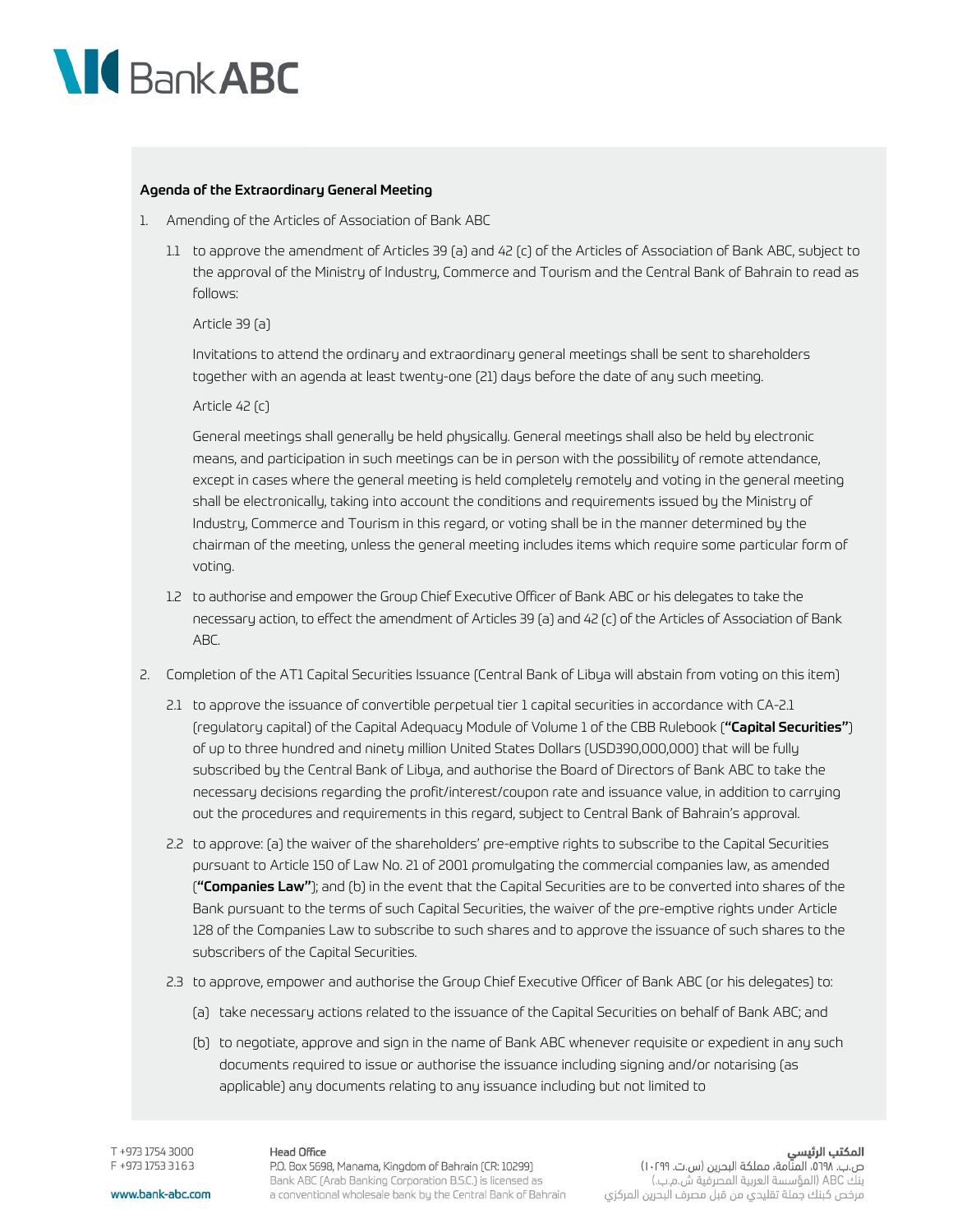

(i) agency agreement;

(ii) subscription agreement; and

(iii) global certificate,

and/or any powers of attorney and any documents whatsoever and generally to do each and every such act, matter or thing as required to achieve all the above.

- 3. Increase the Authorised Capital
	- 3.1 to approve the increase in the authorised capital of Bank ABC from three billion five hundred million United States Dollars ("USD" or "Dollar(s)") (USD3,500,000,000) to USD4,500,000,000, subject to the approval of the Central Bank of Bahrain.
	- 3.2 to authorise and empower the Group Chief Executive Officer of Bank ABC or his delegates to take the necessary action, to effect the amendment of the Memorandum and Articles of Association to increase the authorised capital, subject to the approval of the Central Bank of Bahrain.

www.bank-abc.com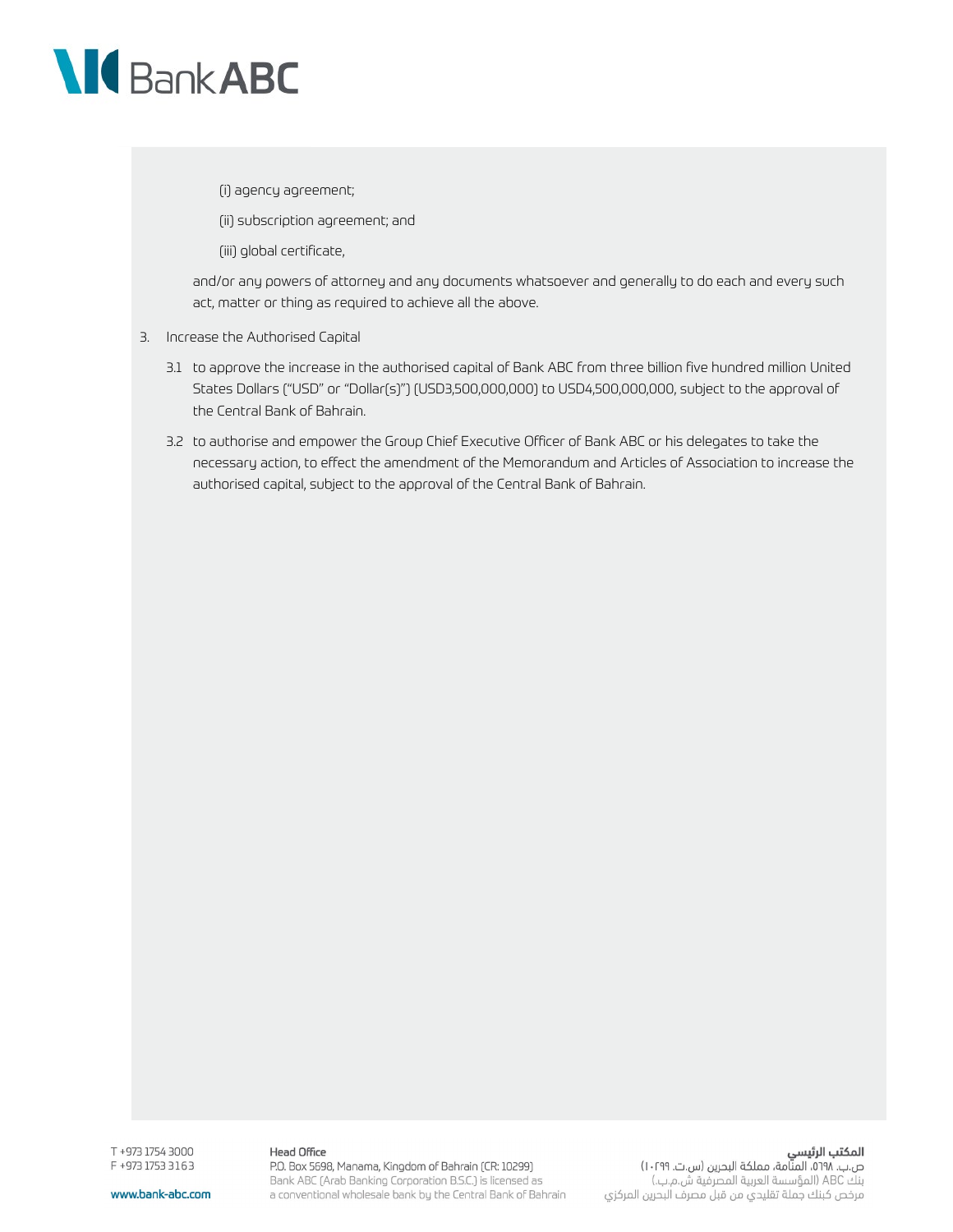

## **إعلان نتائج اجتماع الجمعية العامة العادية /غير العادية**

## **السادة / بورصة البحرين**

يرجى العلم أنه قد تم انعقاد اجتماعي الجمعية العامة العادية وغير العادية لبنك ABC (المؤسسة العربية المصرفية ش.م.ب) إلكترونيا يوم الأربعاء الموافق 23 مارس 2022، في تمام الساعة الساعة الثانية عشرة ظهراً ، وذلك بنصاب قانوني قـــدره ٩٥,١٥٪. هذا وقد تمت الموافقة على بنود جدول الأعمال التالية:

#### جدول أعمال الجمعية العامة العادية

- ١. التصديق على محضر الاجتماع السابق للجمعية العامة العادية الذي عقد بتاريخ ٢١ مارس ٢٠٢١م.
- ٢. الاستماع إلى تقرير السادة مراقبي الحسابات عن القوائم المالية الموحدة للسنة المالية المنتهية في /٣١ ٢٠٢١/١٢م.
	- ٣. مناقشة تقرير مجلس الإدارة عن نشاط البنك خلال السنة المالية المنتهية في ٢٠٢١/١٢/٣١م والتصديق عليه.
		- ٤. مناقشة البيانات المالية للسنة المنتهية في ٢٠٢١/١٢/٣١م والمصادقة عليها.
- ٥. المصادقة على توصية مجلس الإدارة بتخصيص صافي أرباح السنة المالية المنتهية في ٢٠٢١/١٢/٣١م على النحو التالي:
	- -٥ ١ تحويل مبلغ ٩٫٩٦ مليون دولار أمريكي للاحتياطي القانوني.
- -٥ ٢ توزيع أرباح نقدية على المساهمين بواقع ١٪ عن كل سهم متداول (من دون أسهم الخزانة) قدرها ٠٬٠١ سنت أمريكي للسهم الواحد، والبالغة إجمالياً حوالي ٣١ مليون دولار أمريكي. آخر يوم تداول لاستحقاق الأرباح ٢٤ مارس ٢٠٢٢م، تاريخ تداول السهم بدون استحقاق ٢٧ مارس ٢٠٢٢م، يوم الاستحقاق ٢٨ مارس ٢٠٢٢م، ويوم الدفع ١١ أبريل ٢٠٢٢م.
	- -٥ ٣ تحويل الرصيد المتبقي وهو حوالي ٥٨,٦٧ مليون دولار أمريكي إلى حساب الأرباح المبقاة.
	- ٦. مناقشة تقرير حوكمة الشركات لسنة ٢٠٢١م والتزام البنك بمتطلبات مصرف البحرين المركزي والمصادقة عليه.
- ٧. المصادقة على مكافأة أعضاء مجلس الإدارة لسنة ٢٠٢١م البالغة ١٬٢٢٠٬٠٠٠ دولار أمريكي، وذلك بعد أخذ موافقة السادة وزارة الصناعة والتجارة والسياحة.
	- ٨. إبراء ذمة أعضاء مجلس الإدارة عن تصرفاتهم خلال السنة المالية المنتهية في ٢٠٢١/١٢/٣١م.
- ٩. النظر في إعادة تعيين السادة (أرنست ويونغ) كمدققين لحسابات البنك للسنة المنتهية في ٣١ ديسمبر ٢٠٢٢م بعد أخذ موافقة السادة مصرف البحرين المركزي وتخويل مجلس الإدارة بتحديد أتعابهم.
- ١٠ . المصادقة على تعيين السيدة/ هدى الموسى (ممثلة الهيئة العامة للاستثمار الكويت) كعضو مجلس إدارة في مجلس إدارة البنك.
	- ١١ . انتخاب أعضـاء لمجلس الإدارة عـن دورته الرابعة عشرة لفترة جديدة مدتها ثلاث سنوات.
	- ١٢ . إطلاع الجمعية العامة على المعاملات مع الأطراف ذات العلاقة حسب المادة ١٨٩(ج) من قانون الشركات التجارية وكما هو وارد في الإيضاح رقم ٢٧ من القوائم المالية الموحدة للسنة المالية المنتهية في ٢٠٢١/١٢/٣١م.
		- ١٣ . ما يستجد من أعمال طبقاً لنص المادة ٢٠٧ من قانون الشركات التجارية.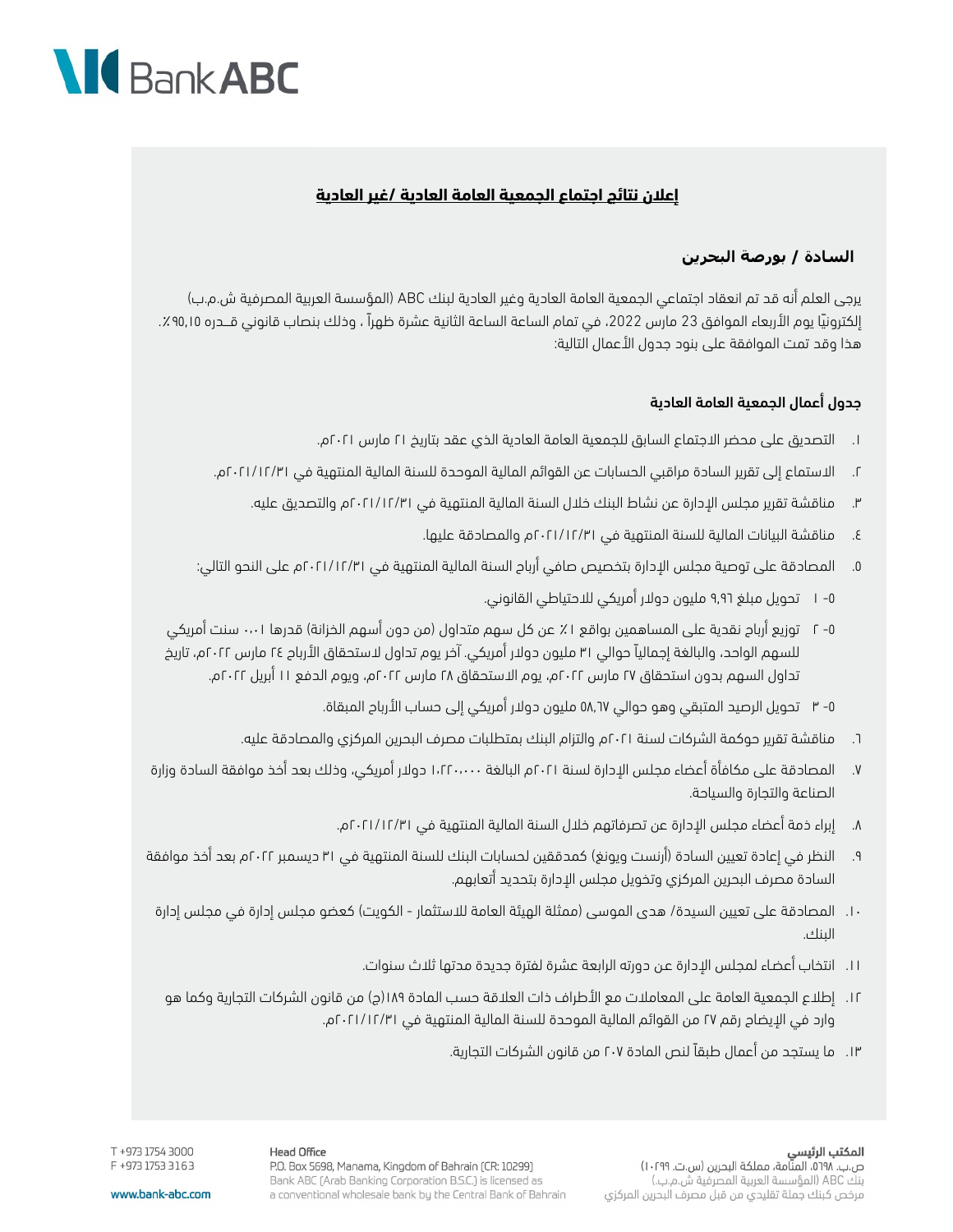## **NG** Bank ABC

## جدول أعمال الجمعية العامة غير العادية

### .١ تعديل النظام الأساسي لبنك ABC

١-١ الموافقة على تعديل المواد ٣٩ (أ) و ٤٢ (ج) من النظام الأساسي لبنك ABC، بعد أخذ موافقة السادة وزارة التجارة والصناعة والسياحة والسادة مصرف البحرين المركزي لتقرأ على النحو التالي:

المادة ٣٩ (أ)

توجه الدعوة إلى المساهمين لحضور اجتماع الجمعية العامة العادية وغير العادية قبل انعقاده بمدة واحد وعشرين ( ٢١) يوماً على الأقل وتتضمن الدعوة جدول الأعمال.

المادة ٤٢ (ج)

تعقد اجتماعات الجمعية العامة بصفة عامة حضوريا. كما يجوز أيضا عقد اجتماعات الجمعية العامة بالوسائل الإلكترونية وتكون المشاركة في الاجتماعات حضوريا مع إمكانية المشاركة عن بعد، وذلك في غير الأحوال التي ينعقد فيها الاجتماع بشكل كامل عن بعد، ويتم اعتماد التصويت الإلكتروني مع مراعاة الشروط والضوابط الصادرة من وزارة الصناعة والتجارة والسياحة بهذا الخصوص أو يكون التصويت وفقاً لطريقة يحددها رئيس مجلس الإدارة ماعدا إذا كانت الجمعية العامة تتضمن بنود تستوجب طريقة معينة للتصويت.

- ٢-١ تفويض وتخويل الرئيس التنفيذي للمجموعة أو من يفوضه لاتخاذ الإجراءات اللازمة لتعديل المواد ٣٩ (أ) و ٤٢ (ج) من النظام الأساسي لبنك ABC.
	- .٢ استكمال إصدار الأوراق المالية الرأسمالية (سوف يمتنع مصرف ليبيا المركزي عن التصويت على هذا البند)
- ١-٢ الموافقة على إصدار الأوراق المالية الدائمة القابلة للتحويل من المستوى الأول وفقً ا ل -٢٫١CA) رأس المال التنظيمي) في نموذج كفاية رأس المال للمجلد ١ من كتاب قواعد مصرف البحرين المركزي (**«الأوراق المالية الرأسمالية»**) بحد أقصى ثلاثمائة وتسعين مليون دولار أمريكي (٣٩٠,٠٠٠,٠٠٠ دولار أمريكي) يتم اكتتابها بالكامل من قبل مصرف ليبيا المركزي، وتفويض مجلس الإدارة لاتخاذ القرارات اللازمة بشأن معدل الربح/الفائدة/القسيمة وقيمة الإصدار، بالإضافة إلى تنفيذ الإجراءات والمتطلبات في هذا الشأن، رهنً ا بموافقة مصرف البحرين المركزي.
- ٢-٢ الموافقة على (أ) التنازل عن حق المساهمين في الاكتتاب في الأوراق المالية الرأسمالية بموجب المادة ١٥٠ من القانون رقم ٢١ لسنة ٢٠٠١ بإصدار قانون الشركات التجارية وتعديلاته («**قانون الشركات** »); و (ب) في حالة تحويل الأوراق المالية الرأسمالية إلى أسهم في البنك وفقً ا لشروط تلك الأوراق المالية الرأسمالية، التنازل عن حقوق الأولوية بموجب المادة ١٢٨ من قانون الشركات للاكتتاب في تلك الأسهم والموافقة على إصدار تلك الأسهم للمكتتبين في الأوراق المالية الرأسمالية.
	- ٣-٢ تفويض وتخويل الرئيس التنفيذي للمجموعة أو من يفوضه لاتخاذ الإجراءات التالية:
	- أ) اتخاذ الإجراءات اللازمة المتعلقة بإصدار الأوراق المالية الرأسمالية بالنيابة عن البنك؛ و
	- ب) التفاوض والموافقة والتوقيع باسم البنك متى كان ذلك ضروريا أو مناسبًا في أي من هذه المستندات المطلوبة لإصدار أو تفويض الإصدار بما في ذلك التوقيع و/أو التوثيق (حسب الاقتضاء) أي مستندات تتعلق بأي إصدار بما في ذلك على سبيل المثال لا الحصر:
		- (i (اتفاقية الوكالة؛
		- (ii) اتفاقية الاشتراك؛
		- (iii) الشهادة العالمية،

مرخص كبنك جملة تقليدي من قبل مصرف البحرين المركزي

#### المكتب الرئيسي ص.ب. ٥٦٩٨، المنَّامة، مملكة البحرين (س.ت. ١٠٢٩٩) بنك ABC (المؤسسة العربية المصرفية ش.م.ب.)